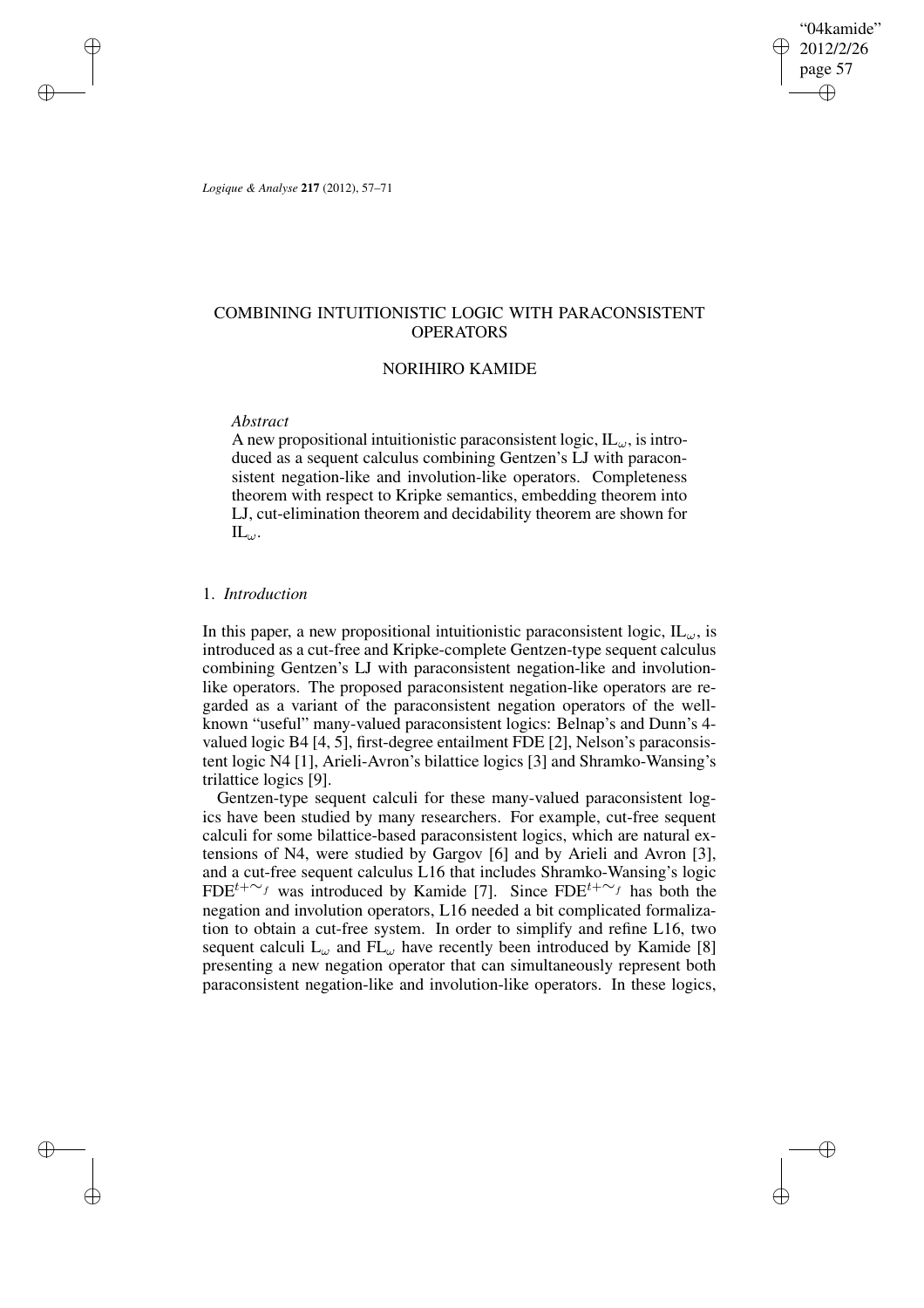✐

### 58 NORIHIRO KAMIDE

the uncertainty level of the truth (or falsehood) of a proposition can be represented by a given number of nested occurrences of the new negation operator.

However,  $L_{\omega}$  and  $FL_{\omega}$  do not support intuitionistic or constructive characters such as the property of "constructible falsity" [1], since  $L_{\omega}$  and  $FL_{\omega}$ are based on (propositional and first-order, respectively) classical logic. The systems  $L_{\omega}$  and  $FL_{\omega}$  are also not appropriate for representing "partial (or incomplete) information", i.e., the situation when  $\alpha \vee \neg \alpha$  is not always true for any information  $\alpha$ . It is known that Nelson's N4 is useful for representing "constructible falsity" and that intuitionistic logic and N4 are suitable as a base logic for representing "partial information". The aim of introducing IL $_{\omega}$  is thus to obtain an intuitionistic version of L $_{\omega}$  by extending LJ and modifying N4, in order to represent "constructible falsity" and "partial information".

The contents of this paper are then summarized as follows. In Section 2,  $IL_{\omega}$  is introduced as a Gentzen-type sequent calculus by extending LJ and modifying N4. A theorem for embedding  $IL_{\omega}$  into LJ is shown, and by using this theorem, the cut-elimination and decidability theorems are shown for IL<sub>ω</sub>. The properties of paraconsistency and constructible falsity for IL<sub>ω</sub> are also derived from the cut-elimination theorem. In Section 3, a Kripke semantics for  $IL_{\omega}$  is introduced, and the completeness theorem w.r.t. this semantics is proved. This theorem is the main result of this paper. In Section 4, some versions of  $IL_{\omega}$ , which can include N4, are presented, and a modal version  $LM_{\omega}$  of  $L_{\omega}$ , which can be associated with  $IL_{\omega}$  by the Gödel-McKinsey-Tarski translation, is presented.

# 2. *Sequent calculus and cut-elimination*

The following list of symbols is adopted for the language of the underlying logic: (countable) propositional variables  $p_0, p_1, \ldots$ , constant  $\perp$  (falsity constant), logical connectives  $\rightarrow$  (implication),  $\land$  (conjunction),  $\lor$  (disjunction) and ∼ (paraconsistent negation). The intuitionistic negation ¬ can be defined by  $\neg \alpha := \alpha \rightarrow \bot$ . Greek lower-case letters  $\alpha, \beta, \dots$  are used to denote formulas, and Greek capital letters  $\Gamma, \Delta, \dots$  are used to represent finite (possibly empty) sets of formulas. We write  $A \equiv B$  to indicate the syntactical identity between A and B. The symbol  $\omega$  is used to represent the set of natural numbers. The symbols  $\omega_e$  and  $\omega_o$  are used to represent  $\{i \in \omega \mid i \text{ is }$ even} and  $\{i \in \omega \mid i \text{ is odd}\},$  respectively. An expression  $\sim^{i} \alpha$  for any  $i \in \omega$ is used to denote  $\overline{\sim} \cdots \sim \alpha$ , which is defined inductively by  $(\sim^0 \alpha := \alpha)$ i

and ( $\sim^{n+1} \alpha := \sim \sim^n \alpha$ ). Lower-case letters i, j and k are used to denote any natural numbers. An expression of the form  $\Gamma \Rightarrow \Delta$  where  $\Delta$  is empty or

✐

✐

✐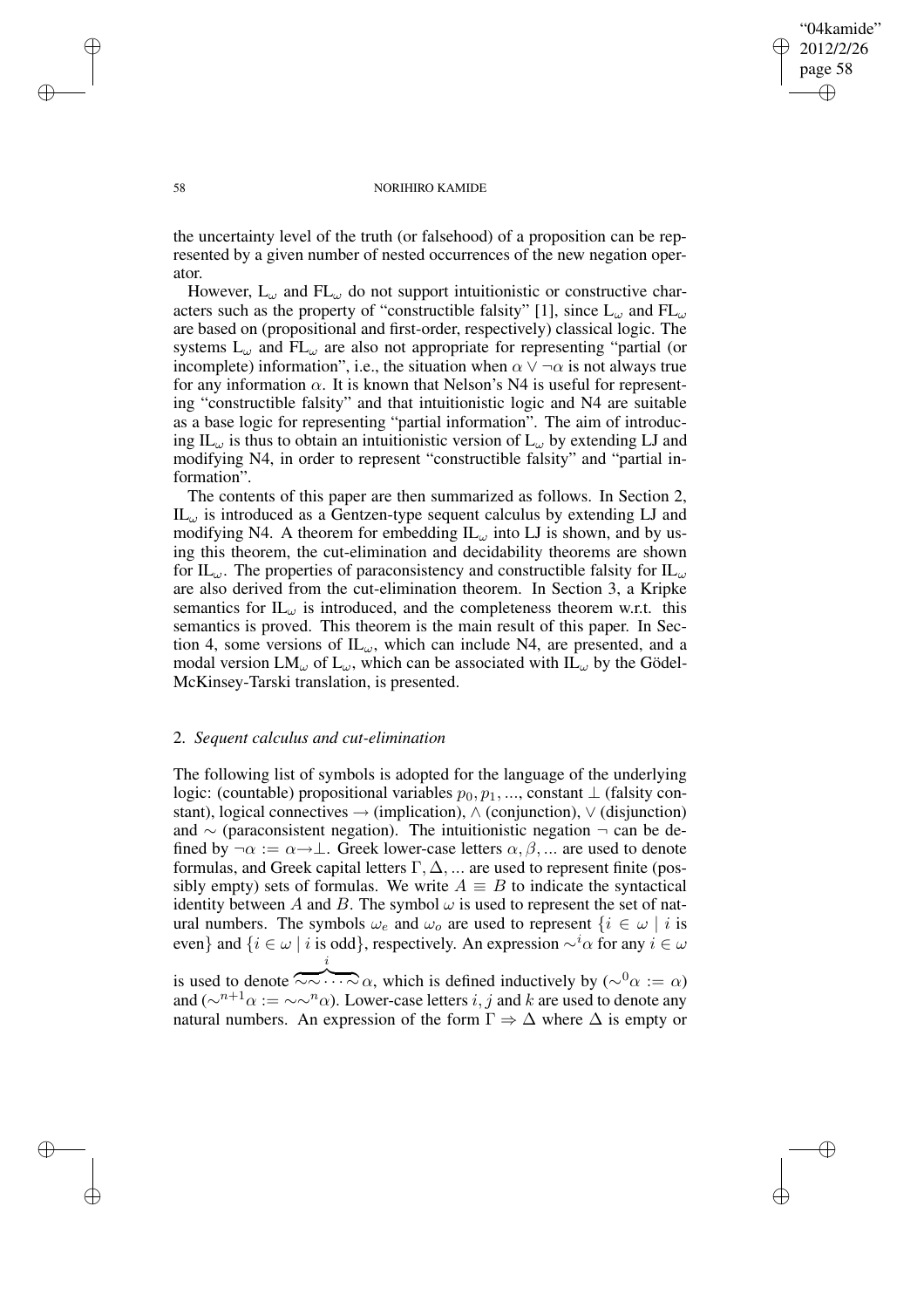$\oplus$ 

✐

singleton is called a *sequent*. An expression  $L \vdash S$  is used to denote the fact that a sequent  $S$  is provable in a sequent calculus  $L$ . A rule  $R$  of inference is said to be *admissible* in a sequent calculus L if the following condition is satisfied: for any instance

$$
\frac{S_1 \cdots S_n}{S}
$$

of R, if  $L \vdash S_i$  for all i, then  $L \vdash S$ .

✐

✐

✐

✐

*Definition* 2.1: (IL<sub>ω</sub>) *Let*  $\Delta$  *be empty or singleton.* 

*The initial sequents of* IL<sup>ω</sup> *are of the form: for any propositional variable p and any*  $i \in \omega$ *,* 

$$
\sim^i p \Rightarrow \sim^i p \qquad \qquad \sim^i \bot \Rightarrow.
$$

*The structural inference rules of*  $IL_{\omega}$  *are of the form:* 

$$
\frac{\Gamma \Rightarrow \alpha \quad \alpha, \Sigma \Rightarrow \Delta}{\Gamma, \Sigma \Rightarrow \Delta} \text{ (cut)} \qquad \frac{\Gamma \Rightarrow \Delta}{\alpha, \Gamma \Rightarrow \Delta} \text{ (w-left)} \qquad \frac{\Gamma \Rightarrow}{\Gamma \Rightarrow \alpha} \text{ (w-right)}.
$$

*The* even *logical inference rules of*  $IL_{\omega}$  *are of the form: for any*  $i \in \omega_e$ *,* 

$$
\frac{\Gamma \Rightarrow \sim^{i}\alpha \quad \sim^{i}\beta, \Sigma \Rightarrow \Delta}{\sim^{i}(\alpha \to \beta), \Gamma, \Sigma \Rightarrow \Delta} (\to \text{left}^{e}) \qquad \frac{\sim^{i}\alpha, \Gamma \Rightarrow \sim^{i}\beta}{\Gamma \Rightarrow \sim^{i}(\alpha \to \beta)} (\to \text{right}^{e})
$$

$$
\frac{\sim^{i}\alpha, \sim^{i}\beta, \Gamma \Rightarrow \Delta}{\sim^{i}(\alpha \land \beta), \Gamma \Rightarrow \Delta} (\land \text{left}^{e}) \qquad \frac{\Gamma \Rightarrow \sim^{i}\alpha \quad \Gamma \Rightarrow \sim^{i}\beta}{\Gamma \Rightarrow \sim^{i}(\alpha \land \beta)} (\land \text{right}^{e})
$$

$$
\frac{\sim^{i}\alpha, \Gamma \Rightarrow \Delta}{\sim^{i}(\alpha \lor \beta), \Gamma \Rightarrow \Delta} (\lor \text{left}^{e})
$$

$$
\frac{\Gamma \Rightarrow \sim^{i}\alpha}{\sim^{i}(\alpha \lor \beta), \Gamma \Rightarrow \Delta} (\lor \text{left}^{e})
$$

$$
\frac{\Gamma \Rightarrow \sim^{i}\alpha}{\Gamma \Rightarrow \sim^{i}(\alpha \lor \beta)} (\lor \text{right}^{e}) \qquad \frac{\Gamma \Rightarrow \sim^{i}\beta}{\Gamma \Rightarrow \sim^{i}(\alpha \lor \beta)} (\lor \text{right}^{e}).
$$

*The* odd *logical inference rules of*  $IL_{\omega}$  *are of the form: for any*  $j \in \omega_o$ ,

$$
\frac{\sqrt{1-\alpha}, \sqrt{1-\beta}, \Gamma \Rightarrow \Delta}{\sqrt{1-\alpha}, \Gamma \Rightarrow \Delta} \quad (\to \text{left}^o) \qquad \frac{\Gamma \Rightarrow \sqrt{1-\alpha}, \Gamma \Rightarrow \sqrt{1-\beta}}{\Gamma \Rightarrow \sqrt{1-\alpha}, \Gamma \Rightarrow \Delta} \quad (\to \text{right}^o)
$$

$$
\frac{\sqrt{1-\alpha}, \Gamma \Rightarrow \Delta}{\sqrt{1-\alpha}, \Gamma \Rightarrow \Delta} \qquad \frac{\sqrt{1-\alpha}, \Gamma \Rightarrow \Delta}{\sqrt{1-\alpha}, \Gamma \Rightarrow \Delta} \quad (\text{left}^o)
$$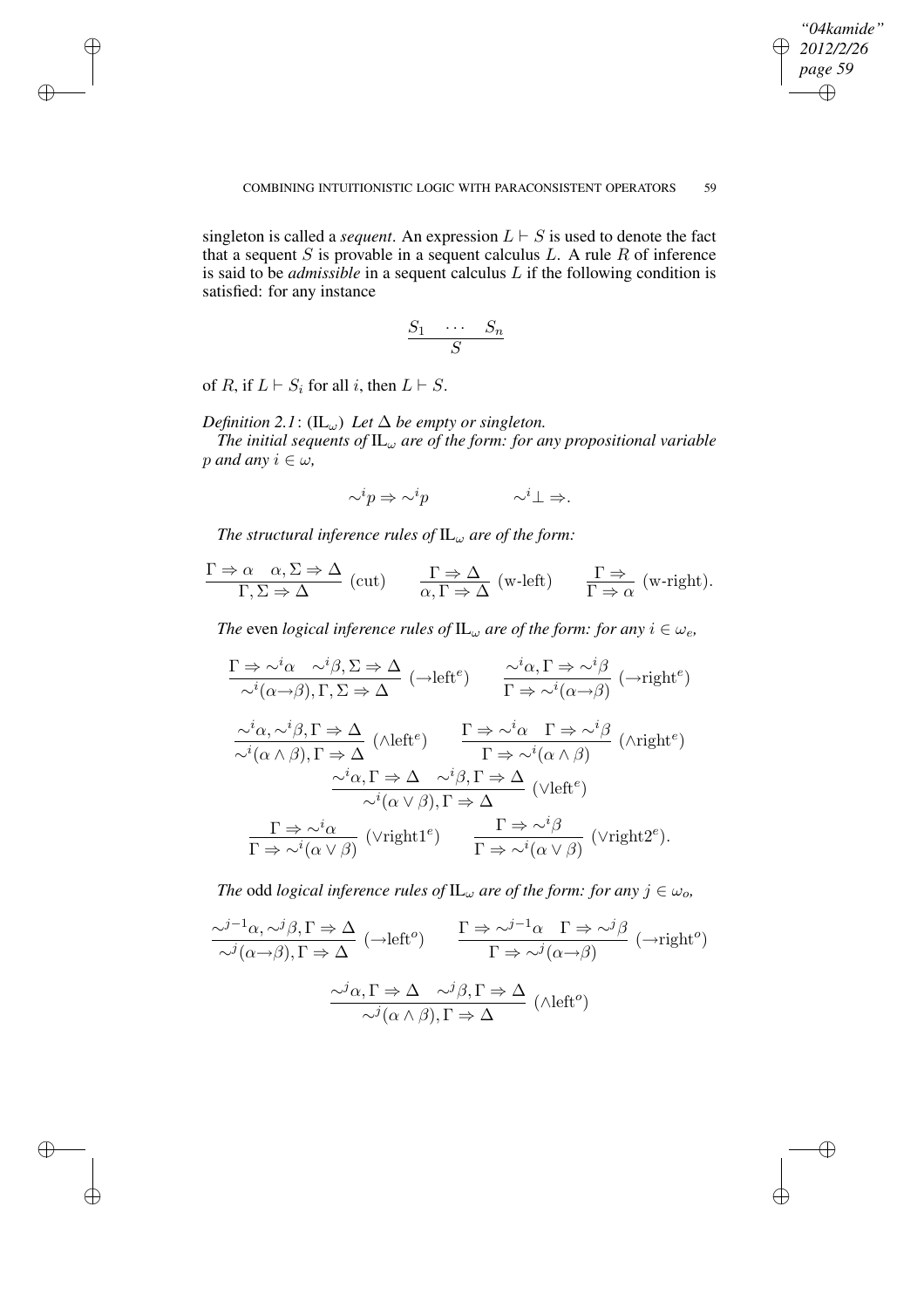✐

### 60 NORIHIRO KAMIDE

$$
\frac{\Gamma \Rightarrow \sim^{j} \alpha}{\Gamma \Rightarrow \sim^{j} (\alpha \land \beta)} \quad (\wedge \text{right1}^o) \qquad \frac{\Gamma \Rightarrow \sim^{j} \beta}{\Gamma \Rightarrow \sim^{j} (\alpha \land \beta)} \quad (\wedge \text{right2}^o)
$$
\n
$$
\frac{\sim^{j} \alpha, \sim^{j} \beta, \Gamma \Rightarrow \Delta}{\sim^{j} (\alpha \lor \beta), \Gamma \Rightarrow \Delta} \quad (\vee \text{left}^o) \qquad \frac{\Gamma \Rightarrow \sim^{j} \alpha \quad \Gamma \Rightarrow \sim^{j} \beta}{\Gamma \Rightarrow \sim^{j} (\alpha \lor \beta)} \quad (\vee \text{right}^o).
$$

The sequents of the form  $\sim^i \alpha \Rightarrow \sim^i \alpha$  for any formula  $\alpha$  and any  $i \in \omega$ are provable in cut-free  $IL_{\omega}$ . This fact can be proved by induction on the complexity of  $\alpha$ . Hence, these sequents can also be regarded as the initial sequents of IL<sub>ω</sub>. The ⊥-less fragment of IL<sub>ω</sub> with both  $i = 0$  and  $j = 1$  is just a sequent system for Nelson's 4-valued logic N4 [1] without the doublenegation-elimination axiom:  $\sim \alpha \leftrightarrow \alpha$ . Also, the  $\{\rightarrow, \perp\}$ -less fragment of IL<sub>ω</sub> with both  $i = 0$  and  $j = 1$  is a sequent system for Belnap's and Dunn's 4-valued logic B4 [4, 5] without the double-negation-elimination axiom for ∼. For a detailed explanation for sequent calculi for N4 and B4, see e.g.,  $[10]$ .

The following proposition shows that the expressions  $\sim^{i}$  (*i*: even) and  $\sim$ <sup>j</sup> (j: odd) are regarded as an involution-like operator and a negation-like operator, respectively.

An expression  $\alpha \Leftrightarrow \beta$  is an abbreviation for the pair of sequents  $\alpha \Rightarrow \beta$ and  $\beta \Rightarrow \alpha$ .

*Proposition* 2.2: *The following sequents are provable in*  $IL_{\omega}$ : *for any formulas*  $\alpha, \beta$ *, any*  $i \in \omega_e$  *and any*  $j \in \omega_o$ *,* 

\n- 1. 
$$
\sim^{i}(\alpha \circ \beta) \Leftrightarrow \sim^{i} \alpha \circ \sim^{i} \beta
$$
 where  $\circ \in \{ \rightarrow, \land, \lor \}$ ,
\n- 2.  $\sim^{j}(\alpha \rightarrow \beta) \Leftrightarrow \sim^{j-1} \alpha \land \sim^{j} \beta$  (esp.,  $\sim(\alpha \rightarrow \beta) \Leftrightarrow \alpha \land \sim \beta$ ),
\n- 3.  $\sim^{j}(\alpha \land \beta) \Leftrightarrow \sim^{j} \alpha \lor \sim^{j} \beta$ ,
\n- 4.  $\sim^{j}(\alpha \lor \beta) \Leftrightarrow \sim^{j} \alpha \land \sim^{j} \beta$ .
\n

*Proof.* Similar to the proofs of  $L_{\omega}$  in [8].

Note that  $IL_{\omega}$  is also an extension of the sequent calculus LJ for intuitionistic logic.

*Observation 2.3*: (LJ) LJ *is obtained from* IL<sup>ω</sup> *by deleting the odd logical inference rules and replacing* i *in the initial sequents and the even logical inference rules by* 0 *(i.e., deleting every occurrence of* ∼*). The modified inference rules for* LJ *by replacing* i *by* 0 *are denoted by deleting the superscript "*e*".*

✐

✐

✐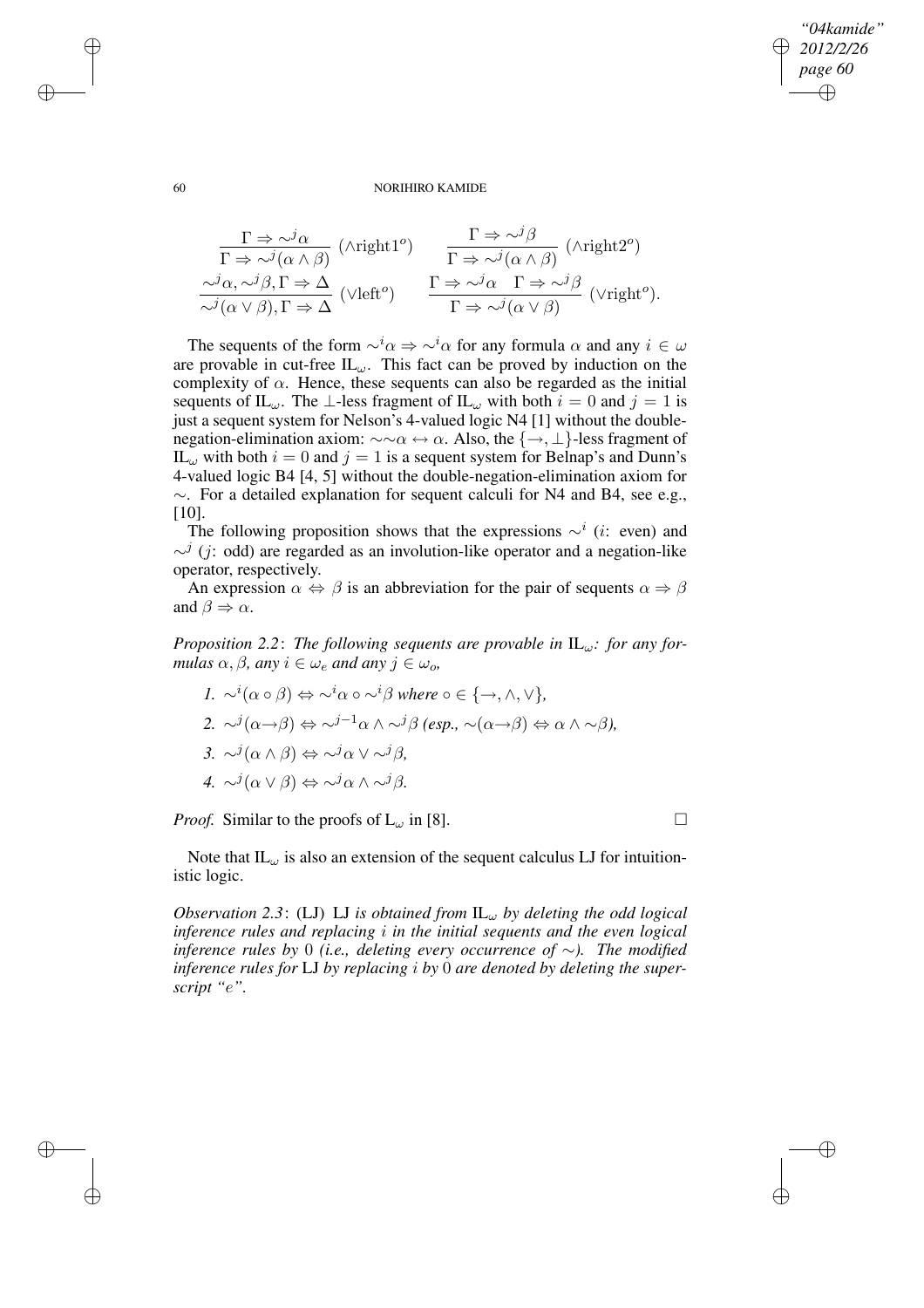✐

As well-known, LJ enjoys cut-elimination.

✐

✐

✐

✐

*Definition* 2.4: Let  $\Phi := \{p, q, r, ...\}$  *be a fixed countable non-empty set of propositional variables. Then, we define the sets*  $\Phi_i := \{p_i \mid p \in \Phi\}$   $(i \in \omega)$ *of* propositional variables where  $p_0 := p$ , *i.e.*,  $\Phi_0 = \Phi$ . The language  $\mathcal{L}_{\mathrm{IL}_{\omega}}$ *of*  $IL_{\omega}$  *is defined using*  $\Phi$ ,  $\bot$ ,  $\rightarrow$ ,  $\wedge$ ,  $\vee$  *and*  $\sim$ . *The language*  $\mathcal{L}_{LJ}$  *of*  $LI$  *is*  $\phi$ *defined using*  $\bigcup_{i \in \omega} \Phi_i$ ,  $\bot$ ,  $\rightarrow$ ,  $\wedge$  *and*  $\vee$ *.* 

*A* mapping  $f$  from  $\mathcal{L}_{\text{IL}_\omega}$  to  $\mathcal{L}_{\text{LI}}$  is defined as follows.

- *1.*  $f(\sim^i p) := p_i \in \Phi_i$  for each  $p \in \Phi$  and each  $i \in \omega$  (especially,  $f(p) := p \in \Phi$ ),
- *2.*  $f(\sim^i \perp) := \perp$  *for each*  $i \in \omega$ *,*
- *3.*  $f(\sim^{i}(\alpha \circ \beta)) := f(\sim^{i}\alpha) \circ f(\sim^{i}\beta)$  (∘∈ {→, ∧, ∨}) for each  $i \in \omega_e$ , *4.*  $f(\sim^{j}(\alpha \rightarrow \beta)) := f(\sim^{j-1}\alpha) \land f(\sim^{j}\beta)$  *for each*  $j \in \omega_o$ *, 5.*  $f(\sim^{j}(\alpha \wedge \beta)) := f(\sim^{j}\alpha) \vee f(\sim^{j}\beta)$  *for each*  $j \in \omega_o$ *,*
- *6.*  $f(\sim^{j}(\alpha \vee \beta)) := f(\sim^{j}\alpha) \wedge f(\sim^{j}\beta)$  *for each*  $j \in \omega_o$ *.*

An expression  $f(\Gamma)$  denotes the result of replacing every occurrence of a formula  $\alpha$  in  $\Gamma$  by an occurrence of  $f(\alpha)$ .

*Theorem* 2.5: Let  $\Gamma$  *and*  $\Delta$  *be sets of formulas in*  $\mathcal{L}_{\text{IL}_\omega}$  *and*  $f$  *be the mapping defined in Definition 2.4. Then:*

- *1.*  $IL_{\omega} \vdash \Gamma \Rightarrow \Delta \text{ iff } LI \vdash f(\Gamma) \Rightarrow f(\Delta)$ .
- 2. IL<sub>ω</sub> (cut)  $\vdash \Gamma \Rightarrow \Delta$  *iff* LJ (cut)  $\vdash f(\Gamma) \Rightarrow f(\Delta)$ .

*Proof.* (2) immediately follows from (1). Thus, we only examine (1).

(Left-to-right): By induction on the length of the proof P of  $\Gamma \Rightarrow \Delta$  in  $IL_{\omega}$ . We distinguish the cases according to the last inference of P. We only show the following cases.

Case ( $\sim^i p \Rightarrow \sim^i p$ ): The last inference of P is of the form:  $\sim^i p \Rightarrow \sim^i p$ . In this case, we obtain  $f(\sim^i p) \Rightarrow f(\sim^i p)$ , i.e.,  $p_i \Rightarrow p_i$  ( $p_i \in \Phi_i$ ), which is an initial sequent of LJ.

Case ( $\rightarrow$ left<sup>e</sup>): The last inference of P is of the form:

$$
\frac{\Gamma_1 \Rightarrow \sim^i \alpha \quad \sim^i \beta, \Gamma_2 \Rightarrow \Delta}{\sim^i(\alpha \to \beta), \Gamma_1, \Gamma_2 \Rightarrow \Delta} \ (\to \text{left}^e).
$$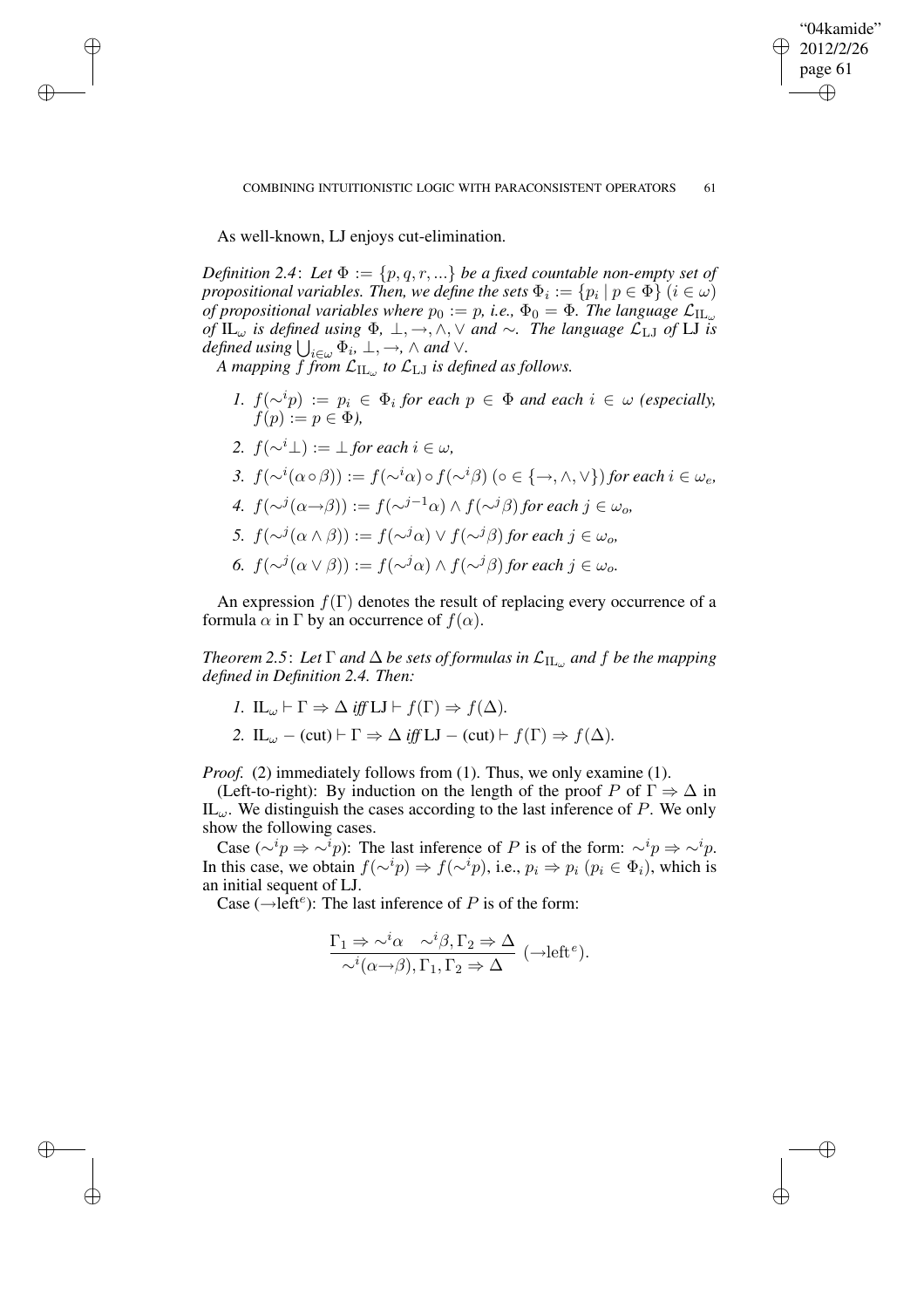$\oplus$ 

✐

## 62 NORIHIRO KAMIDE

By induction hypothesis, we have LJ  $\vdash f(\Gamma_1) \Rightarrow f(\sim^i \alpha)$  and LJ  $\vdash f(\sim^i \beta)$ ,  $f(\Gamma_2) \Rightarrow f(\Delta)$ . Then, we obtain

$$
\begin{array}{c}\n\vdots \\
f(\Gamma_1) \Rightarrow f(\sim^i \alpha) \quad f(\sim^i \beta), f(\Gamma_2) \Rightarrow f(\Delta) \\
f(\sim^i \alpha) \rightarrow f(\sim^i \beta), f(\Gamma_1), f(\Gamma_2) \Rightarrow f(\Delta)\n\end{array} (\rightarrow \text{left})
$$

where  $f(\sim^i \alpha) \rightarrow f(\sim^i \beta)$  coincides with  $f(\sim^i (\alpha \rightarrow \beta))$  by the definition of f. Case  $(\rightarrow$ right<sup>o</sup>): The last inference of P is of the form:

$$
\frac{\Gamma \Rightarrow \sim^{j-1} \alpha \quad \Gamma \Rightarrow \sim^{j} \beta}{\Gamma \Rightarrow \sim^{j} (\alpha \rightarrow \beta)} \ (\rightarrow right^o).
$$

By induction hypothesis, we have LJ  $\vdash f(\Gamma) \Rightarrow f(\sim^{j-1} \alpha)$  and LJ  $\vdash f(\Gamma) \Rightarrow$  $f(\sim^{j} \beta)$ . Then, we obtain

$$
\frac{\begin{array}{l}\n\vdots \\
f(\Gamma) \Rightarrow f(\sim^{j-1}\alpha) \quad f(\Gamma) \Rightarrow f(\sim^{j}\beta) \\
f(\Gamma) \Rightarrow f(\sim^{j-1}\alpha) \land f(\sim^{j}\beta)\n\end{array}(\land \text{right})
$$

where  $f(\sim^{j-1}\alpha) \wedge f(\sim^{j}\beta)$  coincides with  $f(\sim^{j}(\alpha \rightarrow \beta))$  by the definition of  $f$ .

(Right-to-left): By induction on the length of the proof Q of  $f(\Gamma) \Rightarrow f(\Delta)$ in LJ. We distinguish the cases according to the last inference of  $Q$ , and show only the case (∧left).

Subcase (1): The last inference of  $Q$  is of the form:

$$
\frac{f(\sim^{j-1}\alpha), f(\sim^{j}\beta), f(\Gamma') \Rightarrow f(\Delta)}{f(\sim^{j-1}\alpha) \land f(\sim^{j}\beta), f(\Gamma') \Rightarrow f(\Delta)} \quad (\text{Aleft})
$$

where  $f(\sim^{j-1}\alpha) \wedge f(\sim^{j}\beta)$  coincides with  $f(\sim^{j}(\alpha \rightarrow \beta))$  by the definition of f. By induction hypothesis, we have  $\mathop{\rm IL}_{\omega} \vdash \sim^{j-1} \alpha, \sim^{j} \beta, \Gamma' \Rightarrow \Delta$ , and hence obtain: . .

$$
\vdots
$$
\n
$$
\frac{\sim^{j-1}\alpha, \sim^{j}\beta, \Gamma' \Rightarrow \Delta}{\sim^{j}(\alpha \to \beta), \Gamma' \Rightarrow \Delta} (\to \text{left}^{\circ}).
$$

✐

✐

✐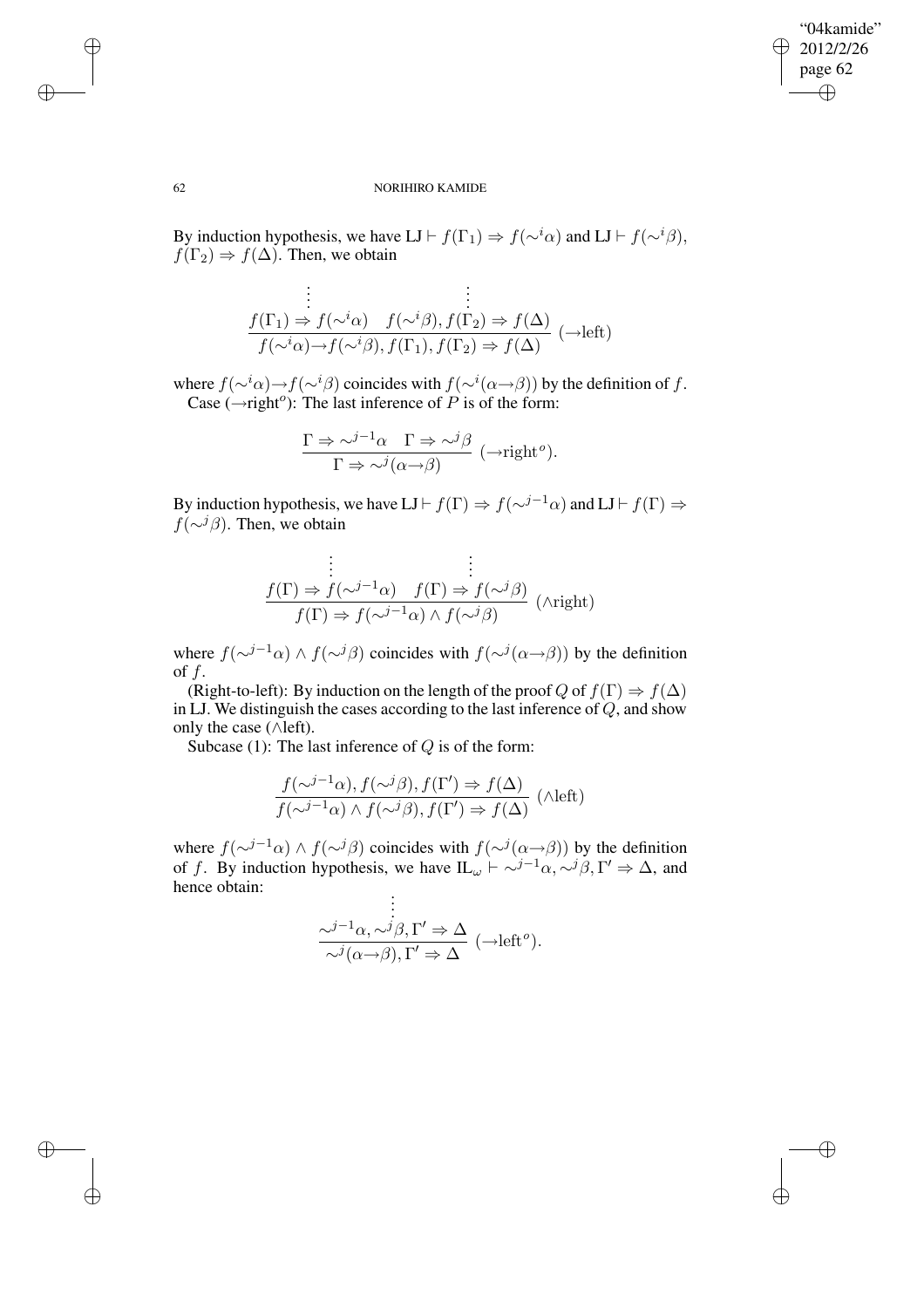## COMBINING INTUITIONISTIC LOGIC WITH PARACONSISTENT OPERATORS 63

*"04kamide" 2012/2/26 page 63*

✐

✐

✐

✐

Subcase (2): The last inference of  $Q$  is of the form:

✐

✐

✐

✐

$$
\frac{f(\sim^j\alpha), f(\sim^j\beta), f(\Gamma') \Rightarrow f(\Delta)}{f(\sim^j\alpha) \land f(\sim^j\beta), f(\Gamma') \Rightarrow f(\Delta)} \quad (\wedge \text{left})
$$

where  $f(\sim^j \alpha) \wedge f(\sim^j \beta)$  coincides with  $f(\sim^j (\alpha \vee \beta))$  by the definition of f. By induction hypothesis, we have  $IL_{\omega} \rightharpoonup \sim \rightharpoonup \rightharpoonup \rightharpoonup \rightharpoonup \rightharpoonup \rightharpoonup \rightharpoonup \rightharpoonup \rightharpoonup \rightharpoonup \rightharpoonup \rightharpoonup \rightharpoonup \rightharpoonup \rightharpoonup \rightharpoonup \rightharpoonup \rightharpoonup \rightharpoonup \rightharpoonup \rightharpoonup \rightharpoonup \rightharpoonup \rightharpoonup \rightharpoonup \rightharpoonup \rightharpoonup \rightharpoonup \righth$ obtain: . .

$$
\frac{\partial^j \alpha, \sim^j \beta, \Gamma' \Rightarrow \Delta}{\sim^j (\alpha \vee \beta), \Gamma' \Rightarrow \Delta} \text{ (Vlefto).}
$$

Subcase (3): The last inference of  $Q$  is of the form:

$$
\frac{f(\sim^i \alpha), f(\sim^i \beta), f(\Gamma') \Rightarrow f(\Delta)}{f(\sim^i \alpha) \land f(\sim^i \beta), f(\Gamma') \Rightarrow f(\Delta)} \text{ (lambda)}
$$

where  $f(\sim^i \alpha) \wedge f(\sim^i \beta)$  coincides with  $f(\sim^i (\alpha \wedge \beta))$  by the definition of f. By induction hypothesis, we have  $IL_{\omega} \rightharpoonup \sim^i \alpha, \sim^i \beta, \Gamma' \Rightarrow \Delta$ , and hence obtain: . .

$$
\frac{\sim^i \alpha, \sim^i \beta, \Gamma' \Rightarrow \Delta}{\sim^i(\alpha \wedge \beta), \Gamma' \Rightarrow \Delta} \quad (\wedge \text{left}^e).
$$

Using Theorem 2.5, we can obtain the following theorems.

*Theorem* 2.6: *The rule* (cut) *is admissible in cut-free*  $\mathbb{L}_{\omega}$ *.* 

*Proof.* Suppose  $IL_{\omega} \vdash \Gamma \Rightarrow \Delta$ . Then, we have  $LI \vdash f(\Gamma) \Rightarrow f(\Delta)$  by Theorem 2.5 (1), and hence LJ – (cut)  $\vdash f(\Gamma) \Rightarrow f(\Delta)$  by the cut-elimination theorem for LJ. By Theorem 2.5 (2), we obtain  $IL_{\omega} - (cut) \vdash \Gamma \Rightarrow \Delta$ .  $\Box$ 

*Theorem* 2.7:  $IL_{\omega}$  *is decidable.* 

*Proof.* By decidability of LJ, for each  $\alpha$ , it is possible to decide if  $f(\alpha)$  is LJ-provable. Then, by Theorem 2.5,  $IL_{\omega}$  is decidable.

*Definition 2.8*: *Let* ] *be a unary connective. A sequent calculus* L *is called* explosive *with respect to*  $\sharp$  *if for each pair of formulas*  $\alpha$  *and*  $\beta$ *, the sequent*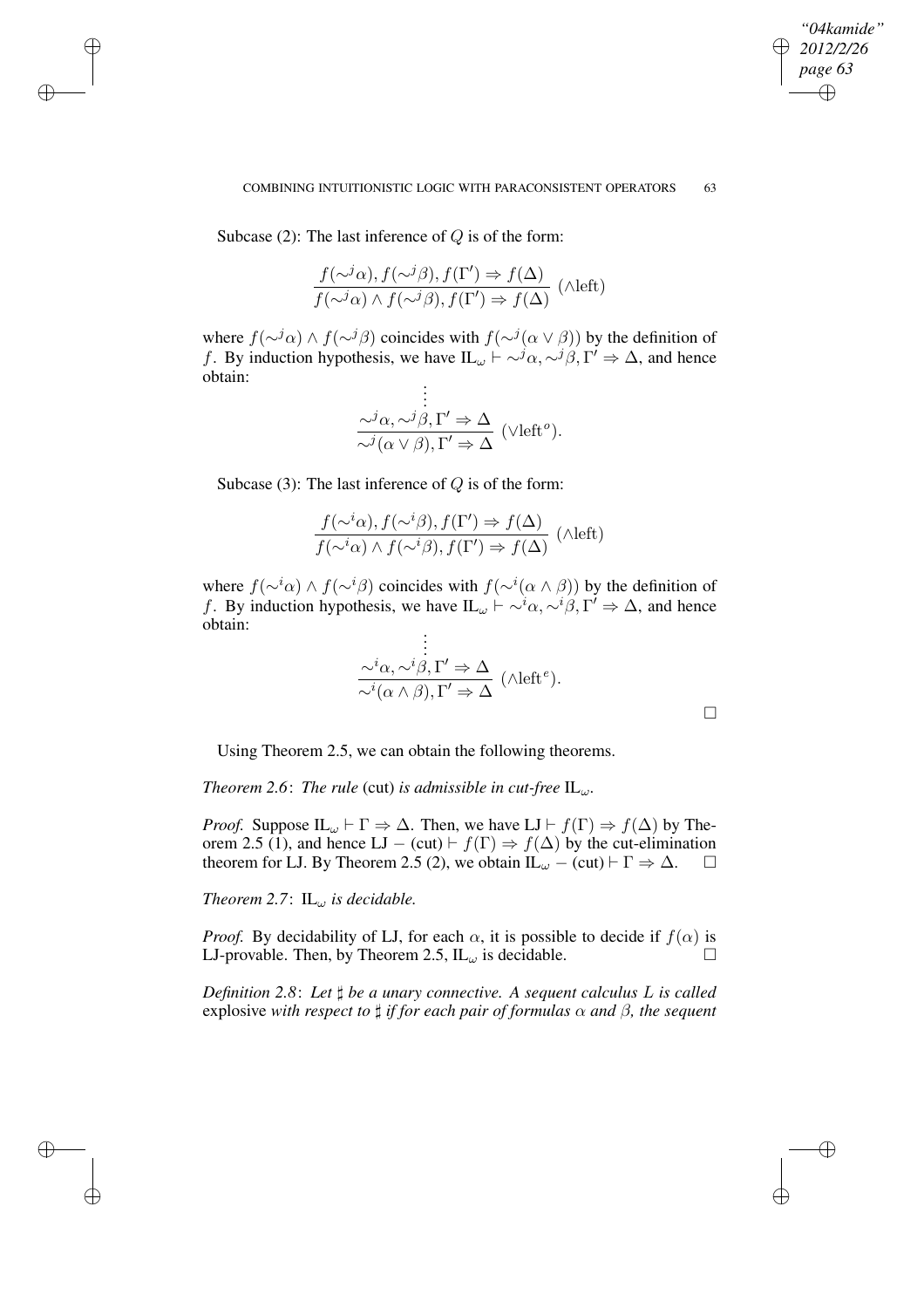## *"04kamide" 2012/2/26 page 64* ✐ ✐

✐

✐

#### 64 NORIHIRO KAMIDE

 $\alpha$ ,  $\sharp \alpha \Rightarrow \beta$  *is provable in L. It is called paraconsistent with respect to*  $\sharp$  *if it is not explosive with respect to* ]*.*

*Theorem* 2.9: Let  $\sharp$  be  $\sim^{i}$  ( $i \in \omega_e$ ) or  $\sim^{j}$  ( $j \in \omega_o$ ). Then, IL<sub> $\omega$ </sub> is paracon*sistent with respect to* ]*.*

*Proof.* Consider a sequent  $p, \sharp p \Rightarrow q$  where p and q are distinct atomic formulas. Then, the unprovability of this sequent is guaranteed by using Theorem 2.6.  $\Box$ 

The following theorem says that  $IL_{\omega}$  has the property of constructible falsity with respect to  $\sim^{j}$  ( $j \in \omega_o$ ).

*Theorem 2.10: Let*  $j \in \omega_o$ *. If*  $\mathbb{IL}_\omega \vdash \Rightarrow \sim^j(\alpha \wedge \beta)$ *, then*  $\mathbb{IL}_\omega \vdash \Rightarrow \sim^j\alpha$  *or*  $IL_{\omega} \vdash \Rightarrow \sim^{j} \beta$ .

*Proof.* By Theorem 2.6, it is sufficient to consider the cut-free proof P of  $\Rightarrow \sim^{j}(\alpha \wedge \beta)$  in IL<sub>ω</sub> – (cut). Then, the last inference of P is ( $\wedge$ right<sup>o</sup>) or ( $\wedge$ right<sup>o</sup>). Therefore we have the required fact.  $□$ 

## 3. *Semantics and completeness*

*Definition* 3.1: A Kripke frame *is a structure*  $\langle M, N, R \rangle$  *satisfying the following conditions.*

- *1.* M *is a nonempty set.*
- *2.* N *is the set of natural numbers.*
- *3.* R *is a reflexive and transitive binary relation on* M*.*

*Definition* 3.2: A valuation  $\models$  *on a Kripke frame*  $\langle M, N, R \rangle$  *is a mapping from the set*  $\Psi$  *of all propositional variables to the power set*  $2^{M \times N}$  *of the direct product*  $M \times N$  *such that for any*  $p \in \Psi$ *, any*  $i \in N$ *, and any*  $x, y \in \Psi$ *M*, *if*  $(x, i) \in \models (p)$  *and*  $xRy$ , *then*  $(y, i) \in \models (p)$ *. We will write*  $(x, i) \models p$  $for (x, i) \in \models (p)$ *. Each valuation*  $\models$  *is extended to a mapping from the set*  $\Phi$  *of all formulas to*  $2^{M \times N}$  *by the following prescriptions: for any*  $i \in \omega_e$ ,  $any$   $j \in \omega_0$  *and*  $any$   $k \in \omega$ ,

- *1.*  $(x, k) \models \sim \alpha$  *iff*  $(x, k + 1) \models \alpha$ ,
- 2.  $(x, k) \models \bot$  *does not hold,*
- *3.*  $(x, i) \models \alpha \rightarrow \beta$  *iff*  $\forall y \in M$  [xRy and  $(y, i) \models \alpha$  *imply*  $(y, i) \models \beta$ ]*,*

✐

✐

✐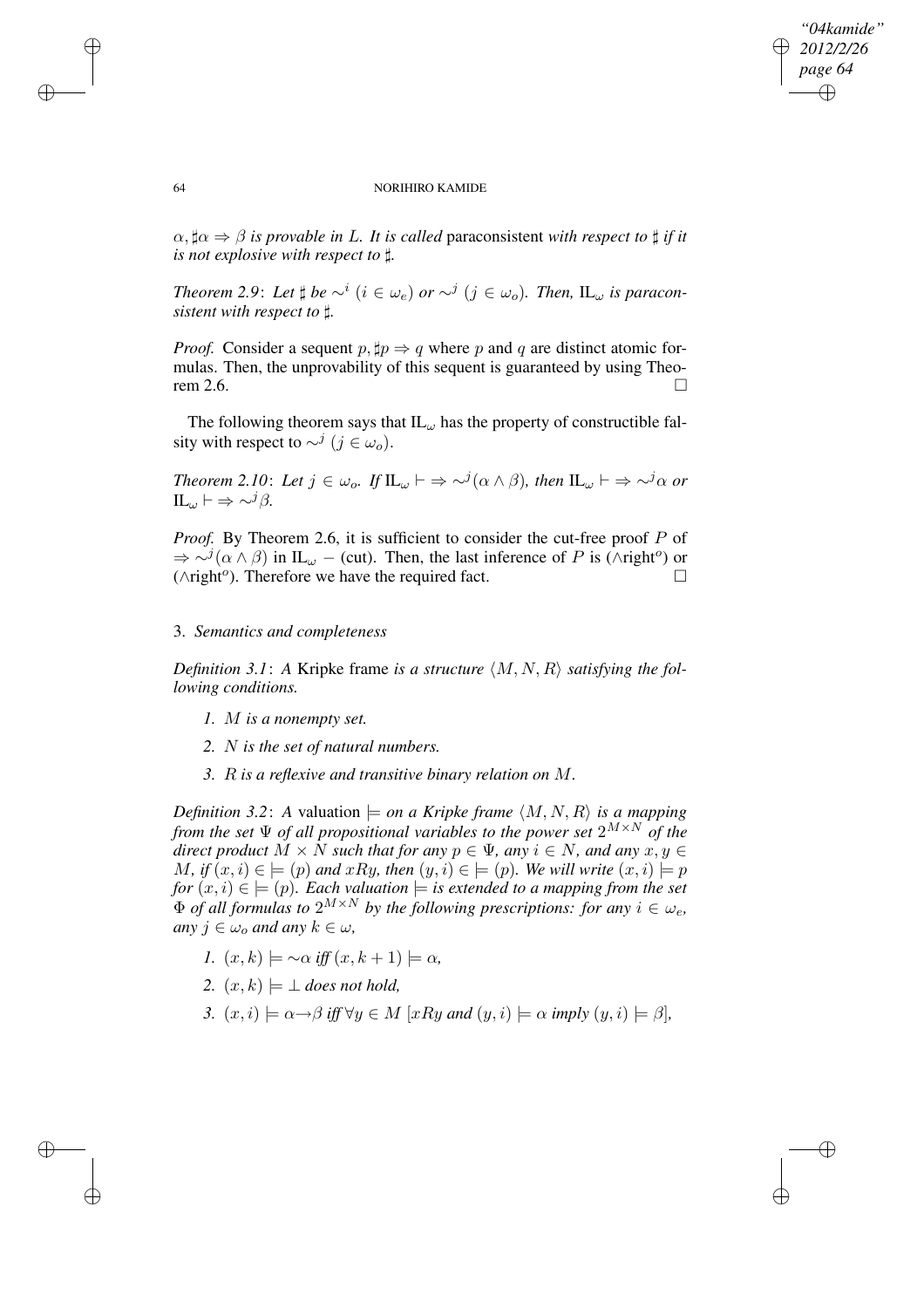✐

### COMBINING INTUITIONISTIC LOGIC WITH PARACONSISTENT OPERATORS 65

- 4.  $(x, i) \models \alpha \land \beta$  *iff*  $(x, i) \models \alpha$  *and*  $(x, i) \models \beta$ .
- *5.*  $(x, i) \models \alpha \lor \beta$  *iff*  $(x, i) \models \alpha$  *or*  $(x, i) \models \beta$ ,

✐

✐

✐

✐

- 6.  $(x, j) \models \alpha \rightarrow \beta$  *iff*  $(x, j 1) \models \alpha$  *and*  $(x, j) \models \beta$ .
- *7.*  $(x, j) \models \alpha \land \beta$  *iff*  $(x, j) \models \alpha$  *or*  $(x, j) \models \beta$ ,
- *8.*  $(x, j) \models \alpha \lor \beta$  *iff*  $(x, j) \models \alpha$  *and*  $(x, j) \models \beta$ *.*

*Proposition* 3.3: Let  $\models$  *be a valuation on a Kripke frame*  $\langle M, N, R \rangle$ *. For*  $a_n$  *any*  $f$ ormula  $\alpha$ ,  $a_n$   $i \in N$ ,  $a_n$   $a_n$   $a_n$   $x$ ,  $y \in M$ ,  $if$   $(x, i) \models \alpha$  and  $xRy$ , then  $(y,i) \models \alpha$ .

*Proof.* By induction on the complexity of  $\alpha$ .

An expression  $\Gamma^{\wedge}$  means  $\gamma_1 \wedge \gamma_2 \wedge \cdots \wedge \gamma_n$  if  $\Gamma \equiv \{\gamma_1, \gamma_2, ..., \gamma_n\}$  ( $0 \leq n$ ). An expression  $\Delta^*$  means  $\alpha$  or  $\perp$  if  $\Delta \equiv {\alpha \brace \alpha}$  or  $\emptyset$ , respectively. An expression  $(\Gamma \Rightarrow \Delta)^*$  means  $\Gamma^{\wedge} \rightarrow \Delta^*$  if  $\Gamma$  is not empty, and means  $\Delta^*$  otherwise.

*Definition* 3.4: A Kripke model *is a structure*  $\langle M, N, R \rangle \models \rangle$  *such that* 

- *1.*  $\langle M, N, R \rangle$  *is a Kripke frame, and*
- 2.  $\models$  *is a valuation on*  $\langle M, N, R \rangle$ *.*

*A formula*  $\alpha$  *is* true *in a Kripke model*  $\langle M, N, R \rangle \models \rangle$  *if*  $(x, 0) \models \alpha$  *for any*  $x \in M$ , and valid *in* a *Kripke frame*  $\langle M, N, R \rangle$  *if it is true for any valuation* |= *on the Kripke frame.*

*A* sequent  $\Gamma \Rightarrow \Delta$  *is true in a Kripke model*  $\langle M, N, R \rangle \Rightarrow$  *if the formula*  $(\Gamma \rightarrow \Delta)^*$  is true in the Kripke model, and valid in a Kripke frame  $\langle M, N, R \rangle$ *if it is true for any valuation*  $\models$  *on the Kripke frame.* 

The following soundness theorem can straightforwardly be obtained.

*Theorem* 3.5: Let *C be the class of all Kripke frames,*  $L := \{ \Gamma \Rightarrow \Delta \mid \Pi_{\omega} \}$  $\vdash \Gamma \Rightarrow \Delta$  *and*  $L(C) := {\Gamma \Rightarrow \Delta \mid \Gamma \Rightarrow \Delta \text{ is valid in all frames of } C}.$ *Then,*  $L \subseteq L(C)$ *.* 

Now we start to prove the completeness theorem.

*Definition* 3.6: Let x and y be sets of formulas. The pair  $(x, y)$  is consistent *iff* for any  $\alpha_1, ..., \alpha_m \in x$  and any  $\beta_1, ..., \beta_n \in y$  *with*  $(m, n \ge 0)$ *, the sequent*  $\alpha_1, ..., \alpha_m \Rightarrow \beta_1 \vee \cdots \vee \beta_n$  *is not provable in*  $\mathbb{L}_{\omega}$ *. The pair*  $(x, y)$ *is* maximal consistent *iff it is consistent and for every formula*  $\alpha$ ,  $\alpha \in x$  *or*  $\alpha \in y$ .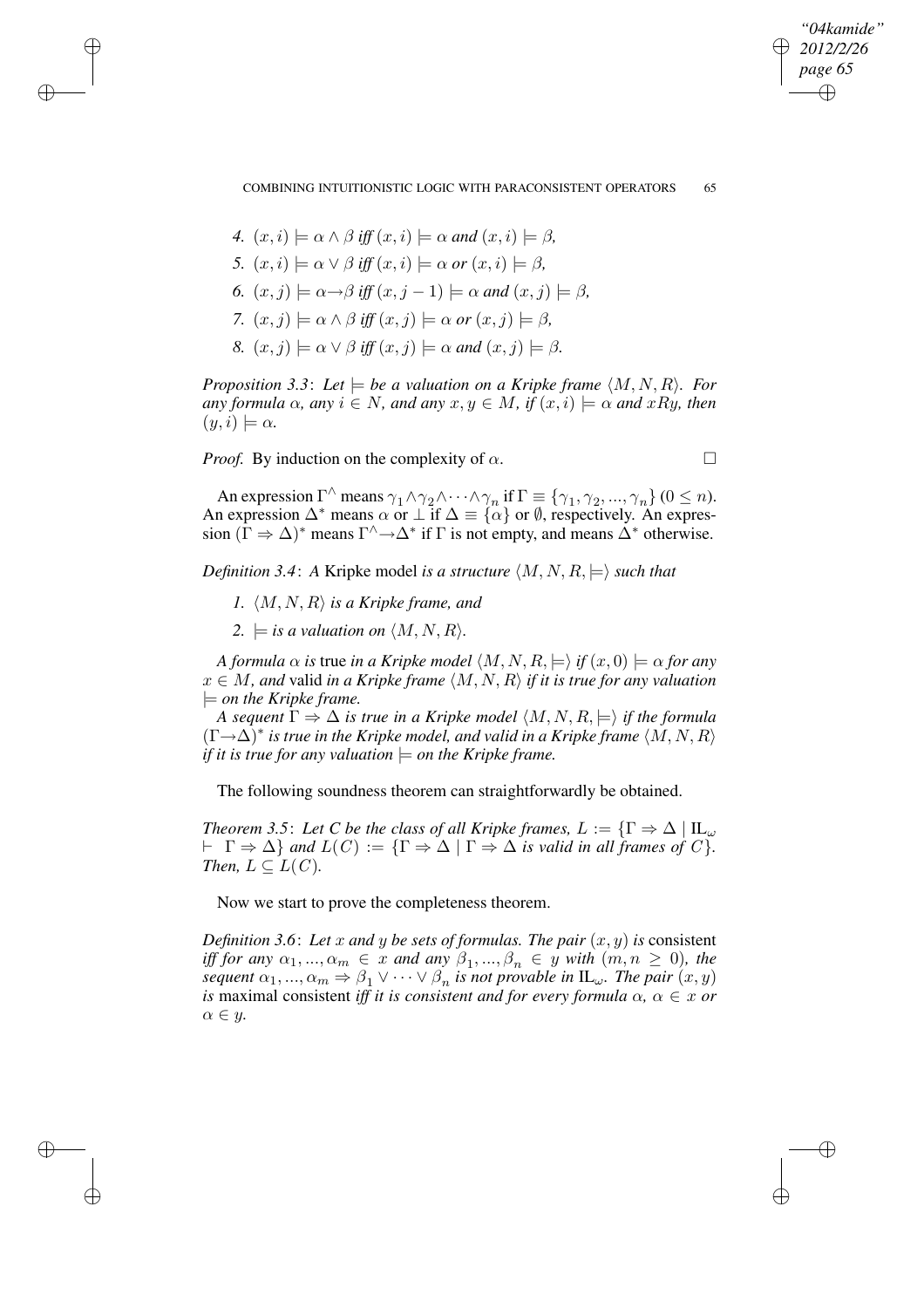"04kamide" 2012/2/26 page 66 ✐ ✐

✐

✐

### 66 NORIHIRO KAMIDE

The following lemma can be proved using (cut).

*Lemma* 3.7: Let x and y be sets of formulas. If the pair  $(x, y)$  is consistent, *then there is a maximal consistent pair*  $(x', y')$  *such that*  $x \subseteq x'$  *and*  $y \subseteq y'$ .

*Proof.* Let  $\gamma_1, \gamma_2, ...$  be an enumeration of all formulas of  $IL_{\omega}$ . Define a sequence of pairs  $(x_n, y_n)$   $(n = 0, 1, ...)$  inductively by  $(x_0, y_0) := (x, y)$ , and  $(x_{m+1}, y_{m+1}) := (x_m, y_m \cup \{\gamma_{m+1}\})$  if  $(x_m, y_m \cup \{\gamma_{m+1}\})$  is consistent, and  $(x_{m+1}, y_{m+1}) := (x_m \cup \{\gamma_{m+1}\}, y_m)$  otherwise. We can obtain the fact that if  $(x_m, y_m)$  is consistent, then so is  $(x_{m+1}, y_{m+1})$ . To verify this, suppose  $(x_{m+1}, y_{m+1})$  is not consistent. Then, there are formulas  $\alpha_1, ..., \alpha_i, \alpha'_1, ..., \alpha'_j \in x_m$  and  $\beta_1, ..., \beta_k, \beta'_1, ..., \beta'_l \in y_m$  such that  $\mathbf{IL}_{\omega} \vdash \alpha_1, ..., \alpha_i \Rightarrow \beta_1 \vee \cdots \vee \beta_k \vee \gamma_{m+1}$  and  $\mathbf{IL}_{\omega} \vdash \alpha'_1, ..., \alpha'_j$  $'_{j}, \gamma_{m+1} \Rightarrow$  $\beta'_1 \vee \cdots \vee \beta'_l$ <sup>l</sup><sub>i</sub>. By using (cut) and some other rules, we can obtain IL<sub>ω</sub>  $\vdash$  $\alpha_1, ..., \alpha_i, \alpha'_1, ..., \alpha'_j \Rightarrow \beta_1 \vee \cdots \vee \beta_k \vee \beta'_1 \vee \cdots \vee \beta'_l$  $\ell$ . This contradicts the consistency of  $(x_m, y_m)$ . Hence, a pair  $(x_k, y_k)$  produced is consistent for any k. We thus obtain a maximal consistent pair  $(\bigcup_{n=0}^{\infty} x_n, \bigcup_{n=0}^{\infty} y_n)$ .

We now construct a canonical model from a given unprovable sequent  $\Gamma \Rightarrow \Delta$  in IL<sub>ω</sub>. Since the pair  $(\Gamma, \Delta)$  is consistent, by Lemma 3.7, there is a maximal consistent pair  $(u, v)$  such that  $\Gamma \subseteq u$  and  $\Delta \subseteq v$ .

*Definition 3.8*: *Let* M<sup>L</sup> *be the set of all maximal consistent pairs. A binary relation*  $R_L$  *on*  $M_L$  *is defined by*  $(x, w)R_L(y, z)$  *iff*  $x \subseteq y$ *. A valuation*  $\models$ <sub>L</sub> (p) for any propositional variable p is defined by  $\{(x, w), i) \in M_L \times$  $N \mid \sim^i p \in x$ .

*Lemma* 3.9: *The structure*  $\langle M_L, N, R_L, \models_L \rangle$  *defined is a Kripke model such that for any formula*  $\alpha$ *, any*  $i \in N$ *, and any*  $(x, w) \in M_L$ ,  $\sim$ <sup>*i*</sup> $\alpha \in x$  *iff*  $((x, w), i) \models_L \alpha$ .

*Proof.* It can be shown that (1)  $M_L$  is a nonempty set, because  $(u, v) \in M_L$ by the discussion above Definition 3.8, (2)  $R<sub>L</sub>$  is a reflexive and transitive relation on  $M_L$ , and (3) for any propositional variable p and any  $(x, w)$ ,  $(y, z) \in$  $M_L$ , if  $(x, w)R_L(y, z)$  and  $((x, w), i) \models_L (p)$ , then  $((y, z), i) \models_L (p)$ . Thus, the structure  $\langle M_L, N, R_L, \models_L \rangle$  is a Kripke model.

It remains to show that in this model, for any formula  $\alpha$ , any  $i \in N$ , and any  $(x, w) \in M_L$ ,  $\sim^i \alpha \in x$  iff  $((x, w), i) \models_L \alpha$ . This is shown by induction on the complexity of  $\alpha$ . The base step is obvious by Definition 3.8. We now consider the induction step below.

• Case  $\alpha \equiv \perp$ : By the consistency of  $(x, w)$ ,  $\sim$ <sup>i</sup> $\perp \in x$  does not hold.

✐

✐

✐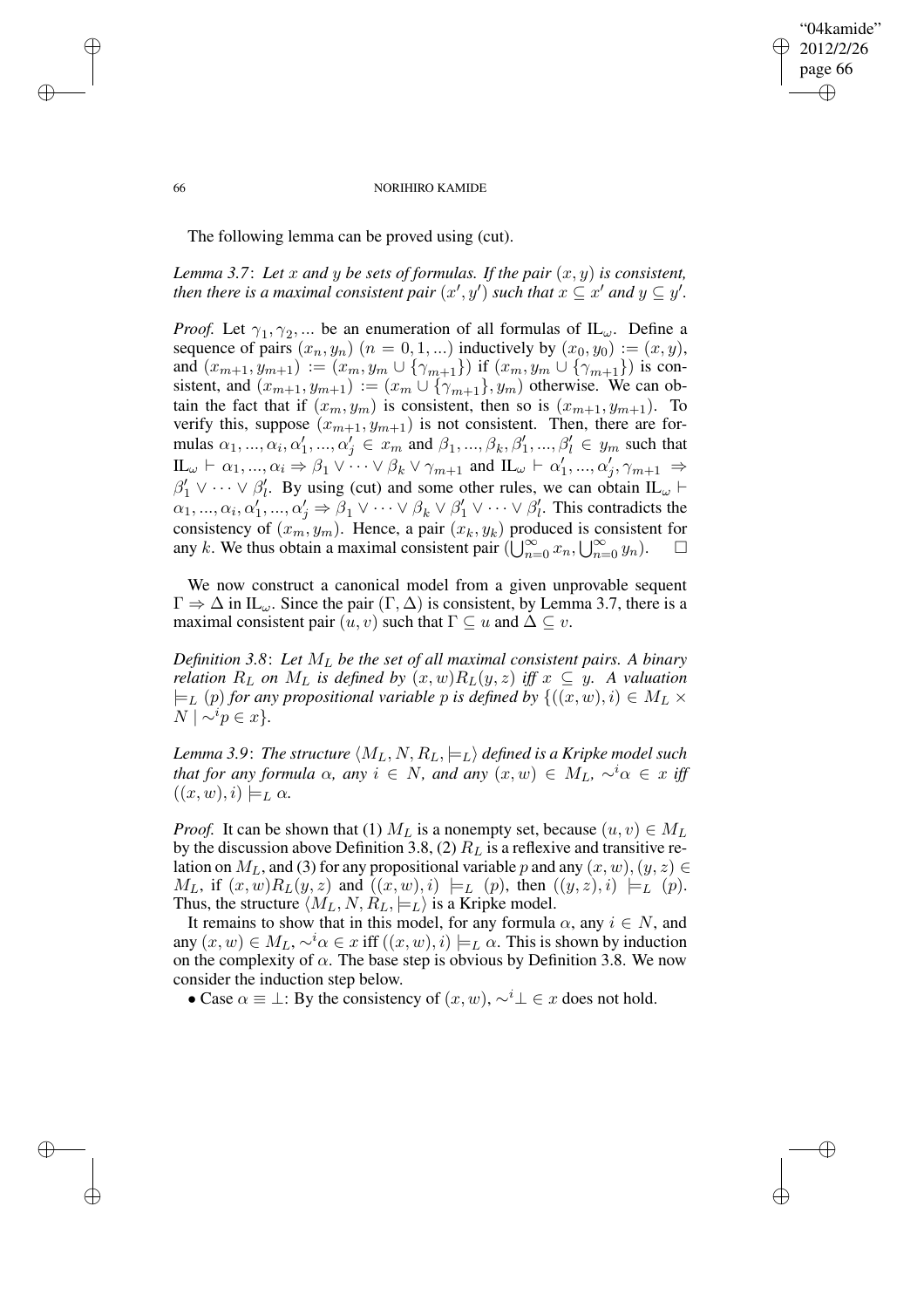✐

"04kamide"

• Case  $\alpha \equiv \neg \beta$ :  $\neg^i \neg \beta \in x$  iff  $\neg^{i+1}\beta \in x$  iff  $((x, w), i + 1) \models_L \beta$  (by the induction hypothesis) iff  $((x, w), i) \models_L \sim \beta$ .

• Case  $\alpha \equiv \gamma \rightarrow \delta$ :

✐

✐

✐

✐

Subcase  $(i \in \omega_e)$ : Suppose  $\sim^{i}(\gamma \rightarrow \delta) \in x$ . We will show  $((x, w), i) \models_L$  $\gamma \rightarrow \delta$ , i.e.,  $\forall (y, z) \in M_L$   $[(x, w)R_L(y, z)$  and  $((y, z), i) \models_L \gamma$  imply  $((y, z), i) \models_L \delta$ . Suppose  $(x, w)R_L(y, z)$  and  $((y, z), i) \models_L \gamma$ . Then, we have (\*):  $\sim^{i}(\gamma \rightarrow \delta) \in y$  by the definition of  $R_L$ , and obtain (\*\*):  $\sim^{i} \gamma \in y$  by the induction hypothesis. Since (\*), (\*\*) and  $\mathbf{IL}_{\omega} \vdash \sim^{i}(\gamma \rightarrow \delta), \sim^{i} \gamma \Rightarrow \sim^{i} \delta$ , the fact  $\sim^{i}\delta \in z$  contradicts the consistency of  $(y, z)$ , and hence  $\sim^{i}\delta \notin z$ . By the maximality of  $(y, z)$ , we obtain  $\sim^{i} \delta \in y$ . By the induction hypothesis, we obtain the required fact  $((y, z), i) \models_L \delta$ . Conversely, suppose  $\sim^{i}(\gamma \rightarrow \delta) \notin x$ . Then,  $\sim^{i}(\gamma \rightarrow \delta) \in w$  by the maximality of  $(x, w)$ . Then, the pair  $(x \cup \{\sim^i \gamma\}, \{\sim^i \delta\})$  is consistent because of the following reason. If it is not consistent,  $\mathbb{L}_{\omega} \vdash \Gamma, \sim^{i} \gamma \Rightarrow \sim^{i} \delta$  for some  $\Gamma$  consisting of formulas in x, and hence  $\mathbb{L}_{\omega} \vdash \Gamma \Rightarrow \sim^{i}(\gamma \rightarrow \delta)$ . This fact contradicts the consistency of  $(x, w)$ . By Lemma 3.7, there is a maximal consistent pair  $(y, z)$  such that  $x \cup \{\sim^i \gamma\} \subseteq y$  and  $\{\sim^i \delta\} \subseteq z$  (thus, we have  $\sim^{i\delta}$  ∉ y by the consistency of  $(y, z)$ ). Thus, we have  $(x, w)R_L(y, z)$ ,  $((y, z), i) \models_L \gamma$  and not- $[(y, z), i) \models_L \delta$  by the induction hypothesis. Therefore  $((x, w), i) \models_L \gamma \rightarrow \delta$  does not hold.

Subcase  $(i \in \omega_o)$ : Suppose  $\sim^{i}(\gamma \rightarrow \delta) \in x$ . Since  $\mathop{\rm IL}_{\omega} \vdash \sim^{i}(\gamma \rightarrow \delta) \Rightarrow$  $\sim^{i-1}\gamma$ , the fact  $\sim^{i-1}\gamma \in w$  contradicts the consistency of  $(x, w)$ , and hence  $\sim^{i-1} \gamma \in x$ . Similarly, we obtain  $\sim^{i} \delta \in x$ . By the induction hypothesis, we obtain  $((x, w), i - 1) \models_L \gamma$  and  $((x, w), i) \models_L \delta$ , and hence  $((x, w), i) \models_L$  $\gamma \rightarrow \delta$ . Conversely, suppose  $((x, w), i) \models_L \gamma \rightarrow \delta$ , i.e.,  $((x, w), i - 1) \models_L$  $\gamma$  and  $((x, w), i) \models_L \delta$ . Then, we obtain  $\sim^{i-1} \gamma \in x$  and  $\sim^{i} \delta \in x$  by the induction hypothesis. Since  $\mathbb{L}_{\omega} \vdash \sim^{i-1} \gamma, \sim^{i} \delta \Rightarrow \sim^{i} (\gamma \rightarrow \delta)$ , the fact  $\sim^{i}(\gamma \rightarrow \delta) \in w$  contradicts the consistency of  $(x, w)$ , and hence  $\sim^{i}(\gamma \rightarrow \delta) \notin$ w. By the maximality of  $(x, w)$ , we obtain  $\sim^{i}(\gamma \rightarrow \delta) \in x$ .

• Case  $\alpha \equiv \gamma \wedge \delta$ :

Subcase ( $i \in \omega_e$ ): Suppose  $\sim^{i}(\gamma \wedge \delta) \in x$ . Since  $\mathop{\rm IL}\nolimits_{\omega} \vdash \sim^{i}(\gamma \wedge \delta) \Rightarrow \sim^{i} \gamma$ , the fact  $\sim^i \gamma \in w$  contradicts the consistency of  $(x, w)$ , and hence  $\sim^i \gamma \in x$ . Similarly, we obtain  $\sim^{i} \delta \in x$ . By the induction hypothesis, we obtain  $((x, w), i) \models_L \gamma$  and  $((x, w), i) \models_L \delta$ , and hence  $((x, w), i) \models_L \gamma \land$ δ. Conversely, suppose  $((x, w), i) \models_L \gamma \land \delta$ , i.e.,  $((x, w), i) \models_L \gamma$  and  $((x, w), i) \models_L \delta$ . Then, we obtain  $\sim^{i} \gamma \in x$  and  $\sim^{i} \delta \in x$  by the induction hypothesis. Since  $\mathbb{L}_{\omega} \vdash \sim^{i} \gamma, \sim^{i} \delta \Rightarrow \sim^{i} (\gamma \wedge \delta)$ , the fact  $\sim^{i} (\gamma \wedge \delta) \in w$ contradicts the consistency of  $(x, w)$ , and hence  $\sim^{i}(\gamma \wedge \delta) \notin w$ . By the maximality of  $(x, w)$ , we obtain  $\sim^{i}(\gamma \wedge \delta) \in x$ .

Subcase ( $i \in \omega_o$ ): Suppose  $\sim^{i}(\gamma \wedge \delta) \in x$ . Since IL $_{\omega} \vdash \sim^{i}(\gamma \wedge \delta) \Rightarrow \sim^{i} \gamma \vee$  $\sim i\delta$ , the fact  $\sim i\gamma$ ,  $\sim i\delta \in w$  contradicts the consistency of  $(x, w)$ , and hence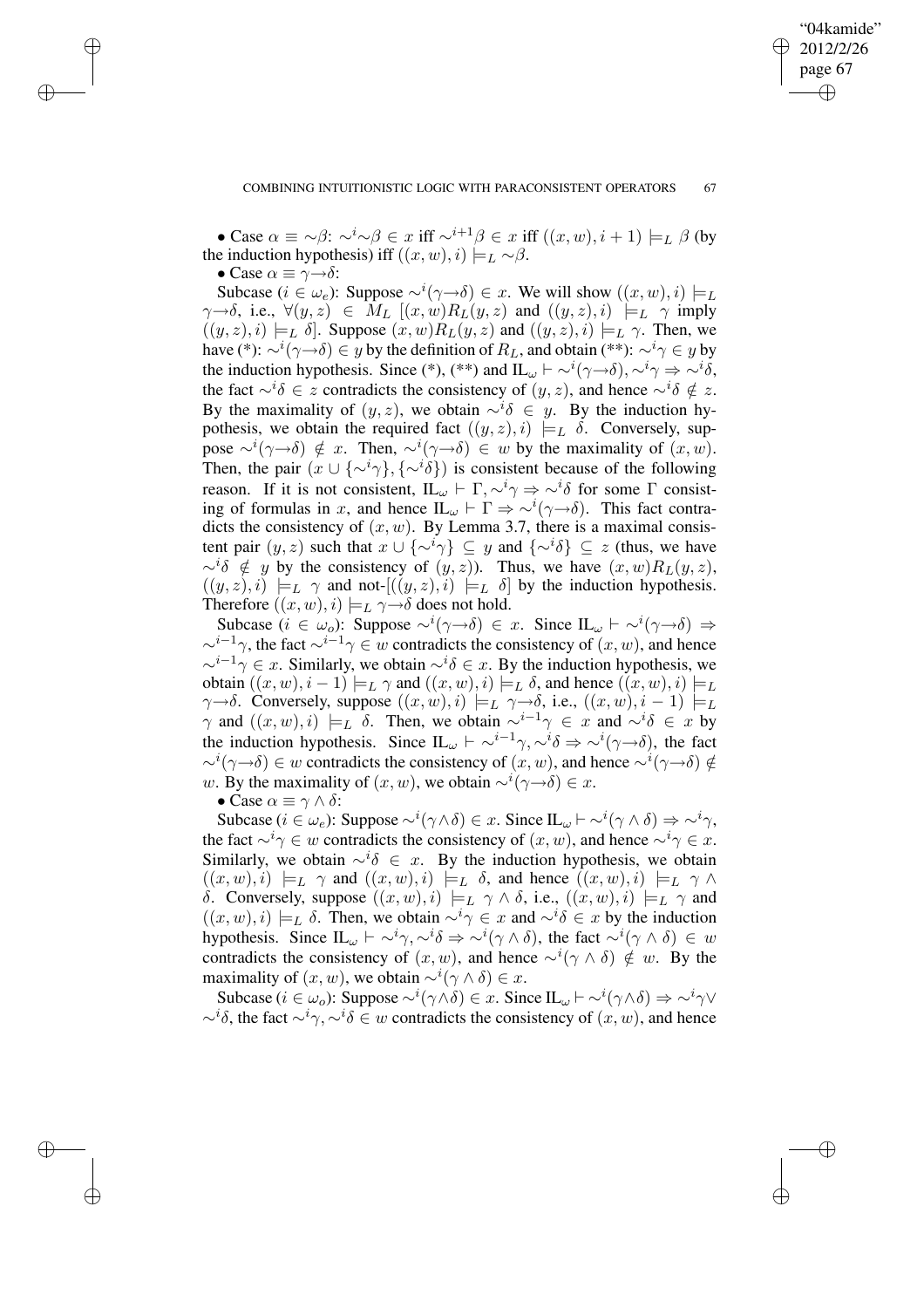✐

#### 68 NORIHIRO KAMIDE

 $\sim^{i} \gamma \notin w$  or  $\sim^{i} \delta \notin w$ . Thus, we obtain  $\sim^{i} \gamma \in x$  or  $\sim^{i} \delta \in x$  by the maximality of  $(x, w)$ . By the induction hypothesis, we obtain  $((x, w), i) \models_L \gamma$ or  $((x, w), i) \models_L \delta$ , and hence  $((x, w), i) \models_L \gamma \wedge \delta$ . Conversely, suppose  $((x, w), i) \models_L \gamma \wedge \delta$ , i.e.,  $((x, w), i) \models_L \gamma$  or  $((x, w), i) \models_L \delta$ . By the induction hypothesis, we obtain  $\sim^{i} \gamma \in x$  or  $\sim^{i} \delta \in x$ . Since IL<sub>ω</sub>  $\vdash$  $\sim^{i} \gamma \Rightarrow \sim^{i} (\gamma \wedge \delta)$  and  $\mathop{\rm IL}\nolimits_{\omega} \vdash \sim^{i} \delta \Rightarrow \sim^{i} (\gamma \wedge \delta)$ , the fact  $\sim^{i} (\gamma \wedge \delta) \in w$ contradicts the consistency of  $(x, w)$ , and hence  $\sim^{i}(\gamma \wedge \delta) \notin w$ . By the maximality of  $(x, w)$ , we obtain  $\sim^{i}(\gamma \wedge \delta) \in x$ .

• Case  $\alpha \equiv \gamma \vee \delta$ : Similar to (Case  $\alpha \equiv \gamma \wedge \delta$ ).

We then obtain the following completeness theorem.

*Theorem* 3.10: Let *C* be the class of all *Kripke* frames,  $L := \{ \Gamma \Rightarrow \Delta \mid \Pi_{\omega} \}$  $\vdash \Gamma \Rightarrow \Delta$  *and*  $L(C) := {\Gamma \Rightarrow \Delta \mid \Gamma \Rightarrow \Delta}$  *is valid in all frames of*  $C$ *}. Then,*  $L(C) \subseteq L$ .

*Proof.* It is sufficient to show that for any sequent  $\Gamma \Rightarrow \Delta$ ,  $\Gamma \Rightarrow \Delta$  is valid in an arbitrary frame in C, then it is provable in  $IL_{\omega}$ . To show this, we show that if  $\Gamma \Rightarrow \Delta$  is not provable in  $IL_{\omega}$ , then there is a frame  $F =$  $\langle M_L, N, R_L \rangle \in C$  such that  $\Gamma \Rightarrow \Delta$  is not valid in F, i.e., there is a Kripke model  $\langle M_L, N, R_L, \models_L \rangle$  such that  $\Gamma \Rightarrow \Delta$  is not true in it.

Suppose that  $\Gamma \Rightarrow \Delta$  is not provable in IL<sub>ω</sub>. Then, the pair  $(\Gamma, \Delta)$  is consistent. By Lemma 3.7, there is a maximal consistent pair  $(u, v)$  such that  $\Gamma \subseteq u$  and  $\Delta \subseteq v$ . Note that if  $\Delta \equiv {\{\alpha\}}$ , then  $\alpha \notin u$  by the consistency of  $(u, v)$ .

Then, our goal is to show that  $((u, v), 0) \models_L \Gamma \Rightarrow \Delta$  does not hold in the constructed model. Here we consider only the case  $\Gamma \neq \emptyset$ . We show that  $((u, v), 0) \models_L \Gamma^\wedge \rightarrow \Delta^*$  does not hold, i.e.,  $\exists (x, z) \in M_L [[(u, v)R_L(x, z)]$ and  $((x, z), 0) \models_L \Gamma^{\wedge}$  and  $[((x, z), 0) \models_L \Delta^*$  does not hold  $]]$ . Taking  $(u, v)$  for  $(x, z)$  and 0 for i, we can verify that there is  $(u, v) \in M<sub>L</sub>$  such that  $[(u, v)R_L(u, v)$  and  $((u, v), 0) \models_L \Gamma^{\wedge}]$  and  $[((u, v), 0) \models_L \Delta^*$  does not hold. The first argument is obvious since the reflexivity of  $R<sub>L</sub>$  and the fact  $\Gamma \subseteq u$ . The second argument is shown below. The case  $\Delta \equiv \emptyset$  is obvious because  $((u, v), 0) \models_L \bot$  does not hold. The case  $\Delta \equiv {\alpha}$  can be proved by using Lemma 3.9 and the fact  $\alpha \notin u$ , because we have the fact  $\alpha \notin u$  iff  $[(u, v), 0) \models_L \alpha$  does not hold] by Lemma 3.9.

✐

✐

✐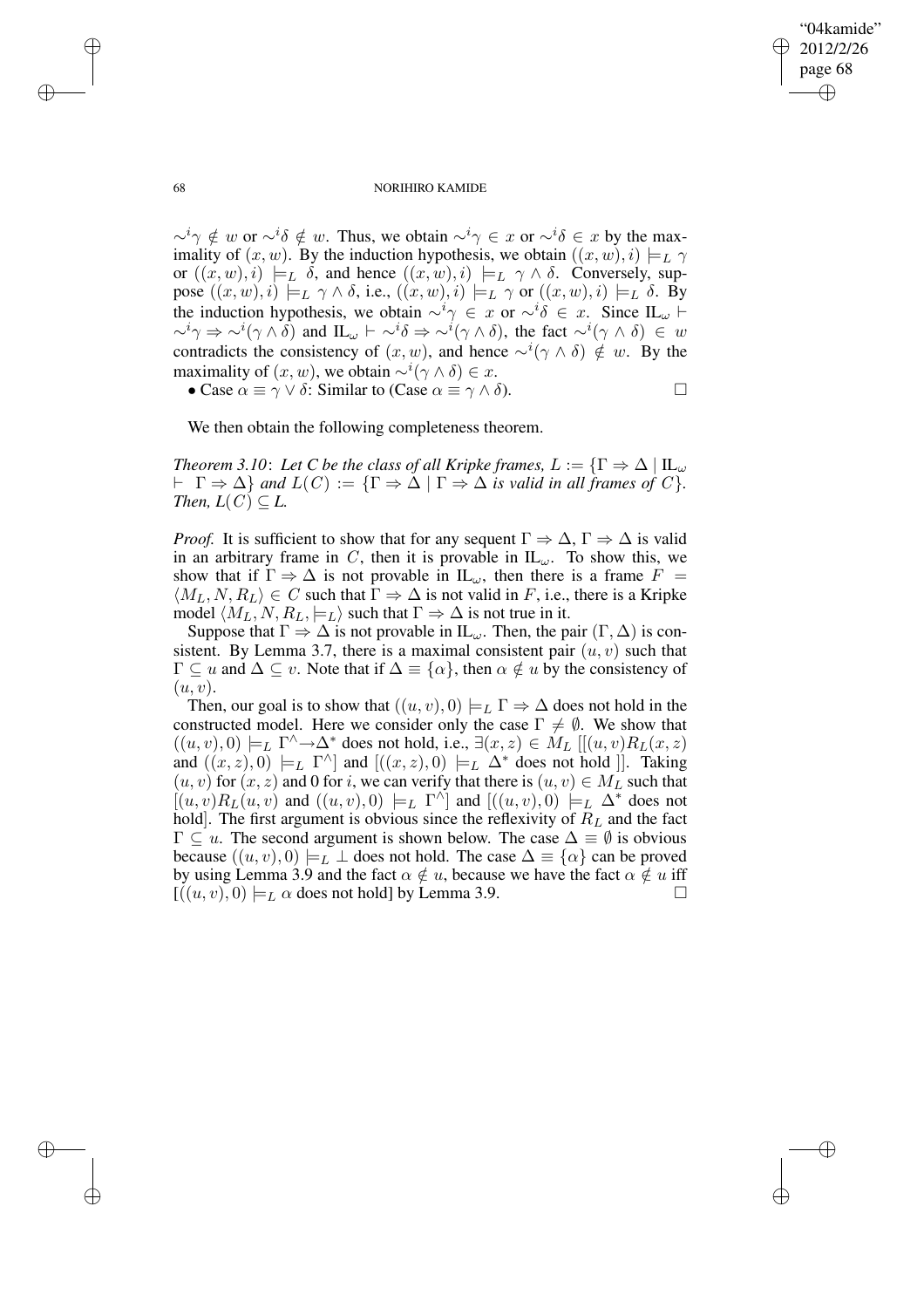✐

# 4. *Remarks*

✐

✐

✐

✐

## 4.1. *Finite-valued version*

Although  $IL_{\omega}$  may be regarded as a kind of infinite-valued logic, a finitevalued version IL<sub>n</sub> of IL<sub>ω</sub> can be obtained from IL<sub>ω</sub> by adding the inference rules of the form: for a fixed positive integer  $n \geq 2$ ,

$$
\frac{\alpha, \Gamma \Rightarrow \Delta}{\sim^n \alpha, \Gamma \Rightarrow \Delta} (\sim^n \text{left}) \qquad \frac{\Gamma \Rightarrow \alpha}{\Gamma \Rightarrow \sim^n \alpha} (\sim^n \text{right})
$$

where  $\Delta$  is empty or singleton. In these rules, the case  $n = 2$  corresponds to the double-negation-elimination axiom  $\sim \alpha \leftrightarrow \alpha$ . The completeness, cut-elimination and embedding results for  $IL_n$  can be obtained by imposing some appropriate modifications. The embedding function  $f$  w.r.t.  $IL_n$ , which is like an embedding function presented in Definition 2.4, needs the condition:

$$
f(\sim^n \alpha) := f(\alpha),
$$

and the Kripke semantics for  $IL_n$  needs the following *cyclic* valuation condition instead of the condition 1 of Definition 3.2:

1'. 
$$
(x, i) \models \neg \alpha
$$
 iff  $(x, i + 1) \models \alpha$  if  $i < n - 1$ , and  $(x, 0) \models \alpha$  otherwise.

Note that the logic IL<sub>2</sub> (i.e., the case  $n = 2$ ) without both  $\sim^{i} \perp \Rightarrow$  and (w-right) is just Nelson's N4, since the cyclic valuations  $(x, 0) \models \alpha$  and  $(x, 1) \models \alpha$  respectively correspond to the well-known dual valuations  $x \models^{+}$  $\alpha$  (verification) and  $x \models^- \alpha$  (falsification) used in N4.

## 4.2. *Modal version*

An S4-type modal extension of L<sub>ω</sub> [8] with the S4-type modal operator  $\Box$ can naturally be considered, and such an extension can be associated with  $IL_{\omega}$  by (a slightly modified version of) the well-known Gödel-McKinsey-Tarski translation. A logic  $ML_{\omega}$  is obtained from  $L_{\omega}$  by adding the even-odd inference rules of the form: for any  $i, k \in \omega$ ,

$$
\frac{\sim^i \alpha, \Gamma \Rightarrow \Delta}{\sim^i \Box \alpha, \Gamma \Rightarrow \Delta} \text{ (Cllefteo)} \qquad \frac{\sim^i \Box \Gamma \Rightarrow \sim^k \alpha}{\sim^i \Box \Gamma \Rightarrow \sim^k \Box \alpha} \text{ (Lrighteo).}
$$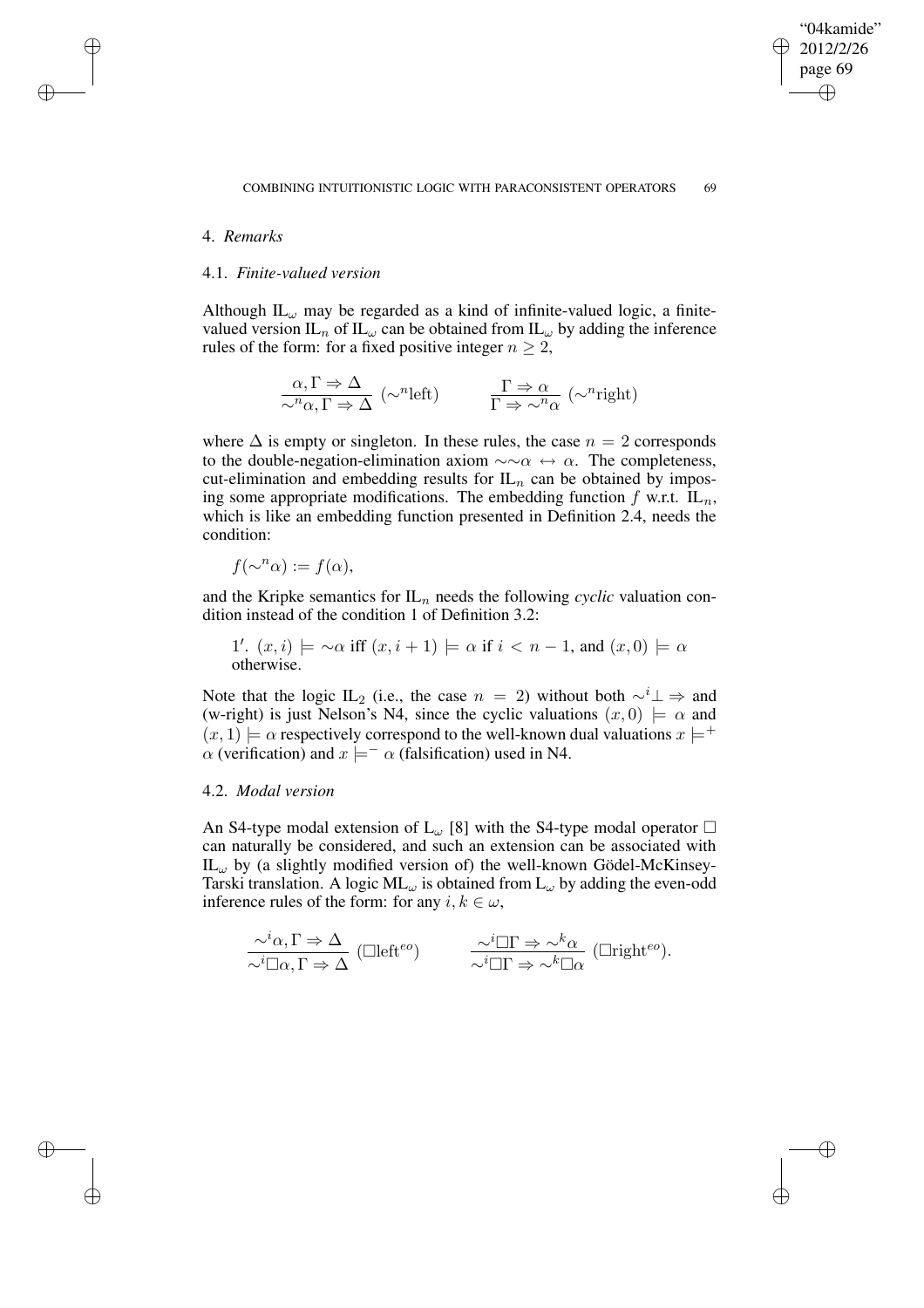"04kamide" 2012/2/26 page 70 ✐ ✐

✐

✐

#### 70 NORIHIRO KAMIDE

Then, the embedding theorem of  $ML_{\omega}$  into a sequent calculus for S4 can be shown in a natural way, and using this theorem, the cut-elimination theorem for  $ML_{\omega}$  can also be shown. The corresponding condition on  $\square$  in the embedding function  $f$  is

$$
f(\sim^i(\Box \alpha)) := \Box f(\sim^i \alpha) \text{ for any } i \in \omega.
$$

A Kripke semantics for ML<sub> $\omega$ </sub> is defined below. A structure  $\langle M, R \rangle$  is a standard S4-type Kripke frame, i.e.,  $M$  is a non-empty set and  $R$  is a transitive and reflexive binary relation on M. Valuations  $\{\models_i\}_{i\in\omega}$  are mappings from the set of all formulas to the power set of  $M$ . For example, the condition on  $□$  is defined as follows: for any *i* ∈ ω,

$$
x \models_i \Box \alpha \text{ iff } \forall y \in M \ [xRy \text{ implies } y \models_i \alpha].
$$

The validity of a formula and that of a sequent can be defined naturally, and the soundness and completeness theorems w.r.t. this semantics can be shown for  $ML_{\omega}$  in a standard way. Obviously,  $ML_{\omega}$  is associated with  $IL_{\omega}$ by the Gödel-McKinsey-Tarski translation. This fact is analogous to the relationship between S4 and intuitionistic logic.

# ACKNOWLEDGEMENTS

I would like to thank the anonymous referees for their valuable comments. This research was supported by the Alexander von Humboldt Foundation and the Ministry of Education, Science, Sports and Culture, Grant-in-Aid for Young Scientists, 20700015.

> Waseda Institute for Advanced Study, Waseda University 1-6-1 Nishi Waseda, Shinjuku-ku, Tokyo 169-8050, JAPAN E-mail: drnkamide08@kpd.biglobe.ne.jp

# **REFERENCES**

- [1] A. Almukdad and D. Nelson, Constructible falsity and inexact predicates, *Journal of Symbolic Logic* 49(1), pp. 231–233, 1984.
- [2] A.R. Anderson and N.D. Belnap, *Entailment: The logic of relevance and necessity, Vol. I*, Princeton University Press, Princeton, NJ, 1975.
- [3] O. Arieli and A. Avron, Reasoning with logical bilattices, *Journal of Logic, Language and Information* 5, pp. 25–63, 1996.
- [4] N.D. Belnap, A useful four-valued logic, pp. 5–37 in *Modern Uses of Multiple-Valued Logic*, (J.M. Dunn and G. Epstein eds.), Reidel, Dordrecht, 1977.

✐

✐

✐